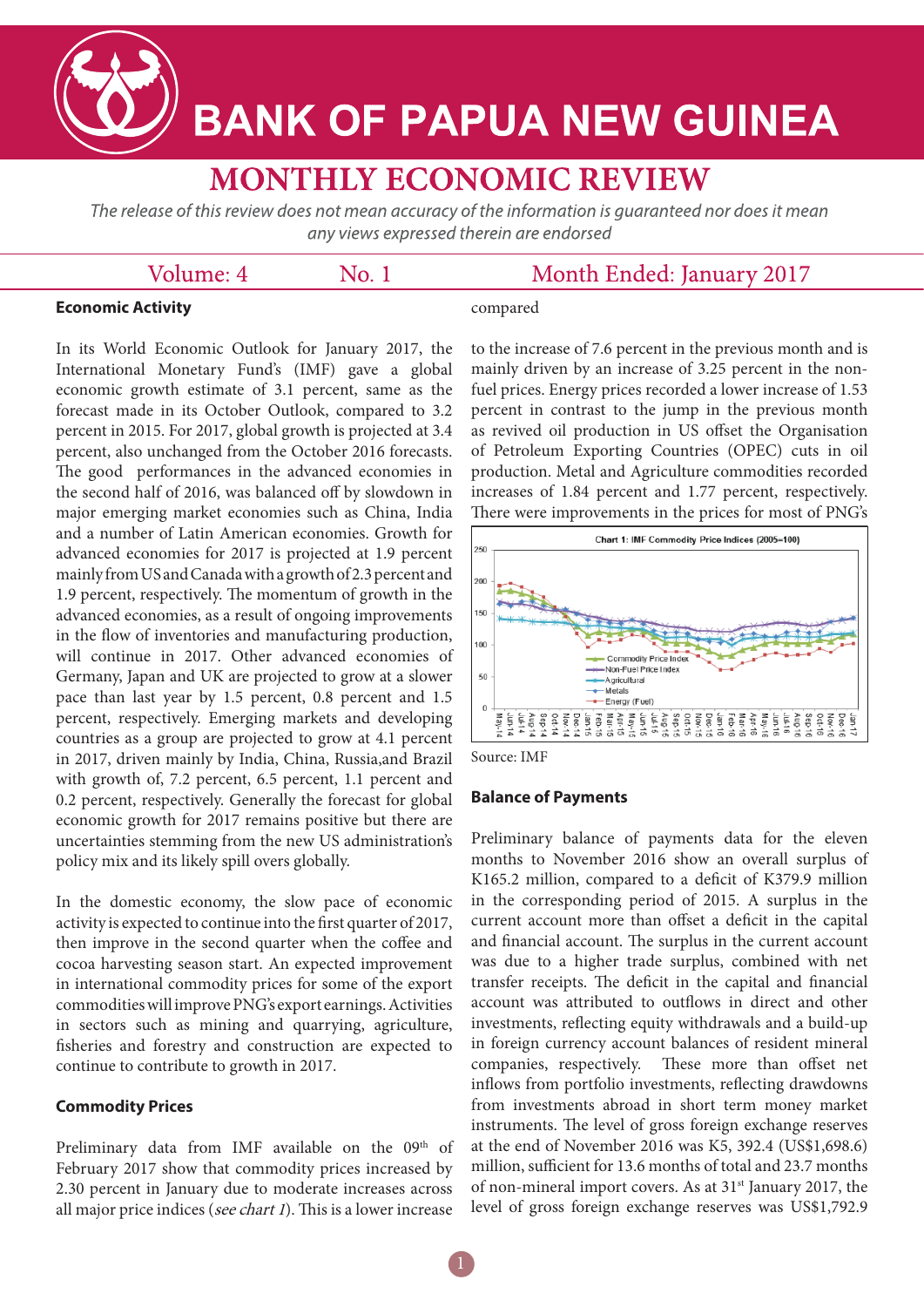#### **Exchange Rate**

The average kina exchange rate against the US dollar (USD) remained at US\$0.3150, while it depreciated against the Australian dollar (AUD) by 99 basis point from AU\$0.4254 to AU\$0.4155 over the month to  $27<sup>th</sup>$  January 2017. The kina's stability against the USD was due t good inflows of foreign exchange, especially in the last quarter of 2016 and in January 2017. The kina depreciated against the Australian dollar as a result of the strong AUD benefitting from the pull-back in US yields as investors stayed away due to the halt in rising yields on US government bonds. Between the end of 2016 and 27<sup>th</sup> January 2017, the Trade Weighted Index (TWI) decreased by 1.4 percent to 33.35, reflecting the depreciation of the kina against most major trading partner currencies, especially the AUD (see chart 2).



#### **Inflation**

Annual headline Retail Price Index (RPI) to December 2016 increased by 7.0 percent, compared to a decline of 0.8 percent in November 2016. The increase is attributed to price increases in the 'Drinks, tobacco and betelnut', fuel and 'Power-Kerosene only, Motor Vehicle operation (petrol only)', 'Medical and health care (exc. Hospital'), and' fuel and power ' expenditure groups. Annual RPI ex-seasonal increased by 1.0 percent while annual RPI ex-seasonal and fuel increased by 0.8 percent. Quarterly headline RPI increased by 1.9 percent in December 2016, driven by price increases in the Drinks, tobacco and betelnut', Non-Durable goods and Medical and health care (exc. Hospital) expenditure groups. Monthly headline RPI for December 2016 increased by 2.5 percent, compared to an increase of 1.2 percent in the previous month. This was due to increases in the 'Drinks, tobacco and betelnut expenditure group as a result of higher prices of betelnut and alcoholic drinks. The underlying measures of RPI remain low. (Chart 3).



**Domestic Interest Rates & Monetary Aggregates** 

Over the month to 27<sup>th</sup> January 2017, the Central Bank Bill (CBB) rates for 28-day declined from 1.18 percent to 1.14 percent, while the 63-day rate increased from 2.32 percent to 2.34 percent. There were no allocations under the other terms at the auctions. At the Treasury bill auction, the 63-day rate was unchanged at 2.40 percent, while the 91-day rate declined from 2.61percent to 2.55 percent. The 182-day rate remained at 4.72 percent, while the 364 day rate increased from 7.77 percent to 7.80 percent. During the same period, there were mixed movements in the weighted average interest rates on wholesale deposits above K500,000. The weighted average rates for the 30-day, and 90-days increased to 0.31 percent, and 1.10 percent from 0.22 percent, and 0.63 percent, respectively, while the 60-day and 180-day rates declined to 0.14 percent and 0.47 percent from 0.20 percent and 2.04 percent, respectively. (Chart 4).



Broad money supply increased by 10.9 percent over the year to December 2016, compared to an increase of 8.0 percent in the corresponding period of 2015. This was driven by increases in net claims on the Government and credit to the private sector, as well as an increase in claims on other financial corporations. Monetary base increased by 24.4 percent over the year to December 2016, compared to a decline of 2.2 percent in the corresponding period of 2015. This was mainly due to increases in currency in circulation and deposits of the commercial banks at the Central Bank.

Commercial bank lending extended to public non-financial corporations, other financial corporations and other resident sectors increased by K1,106.5 million to K12,832.2 million between December 2015 and week-ending  $27<sup>th</sup>$  January 2017. Over the year to  $27<sup>th</sup>$  January 2017,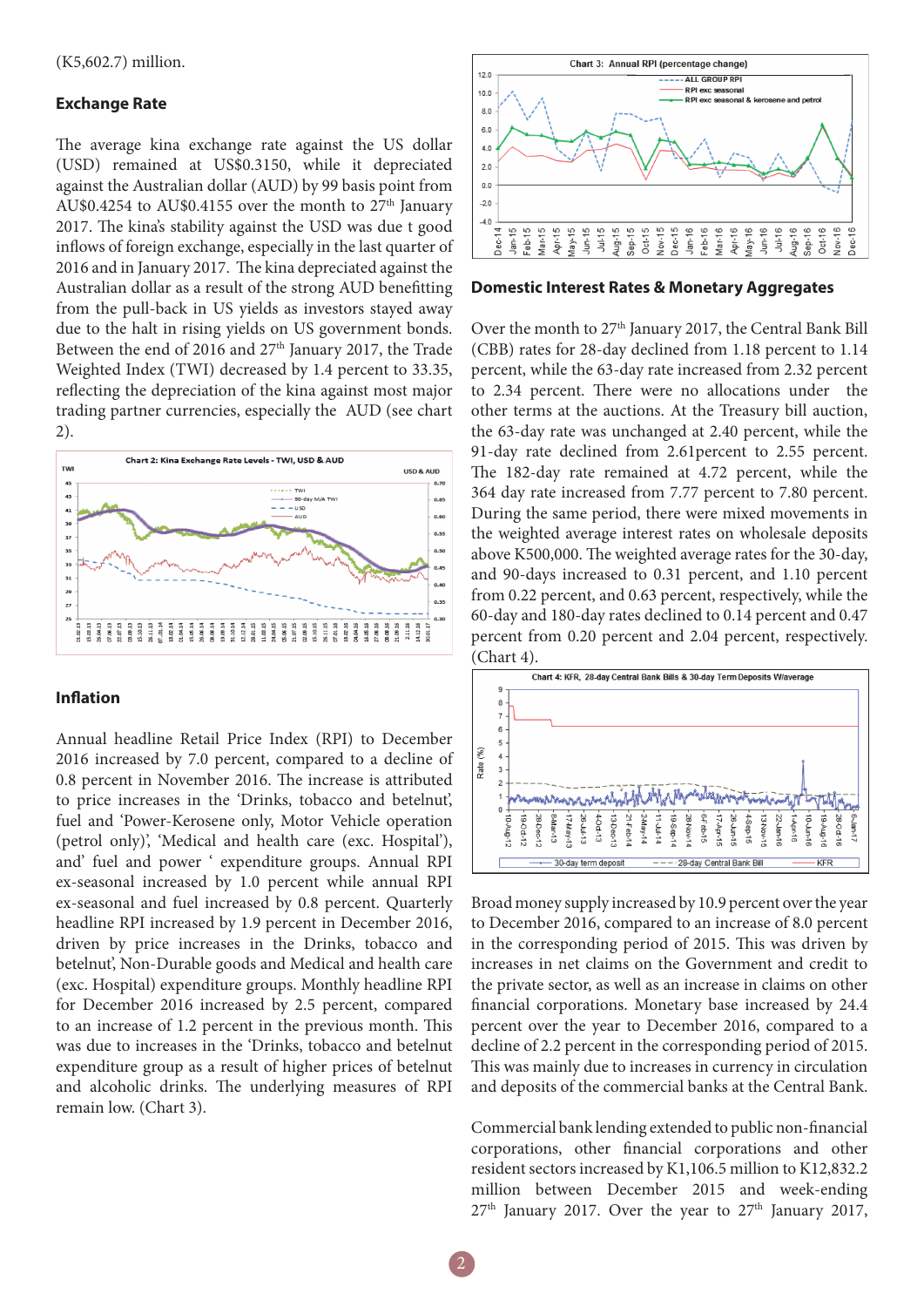the weekly average lending by banks increased by 11.4 percent to K12,330.5 million. This came from advances made to the petroleum, mining, finance, manufacturing, retail, construction, retail, State Own Enterprises (SOEs), transport, services and fisheries sectors. Commercial bank deposits increased by K1,111.8 million to K21,389.5 million between December 2015 and week-ending 27th January 2017, reflecting placements mainly by the petroleum, Government, mining, communication, finance, agriculture

and services sectors. Over the year to 27<sup>th</sup> January 2017, the weekly average deposits increased by 4.7 percent to K20,548.5 million.

#### **Monetary Policy**

The Bank maintained its policy signalling rate, the Kina Facility Rate (KFR), at 6.25 percent for the month of January 2017.